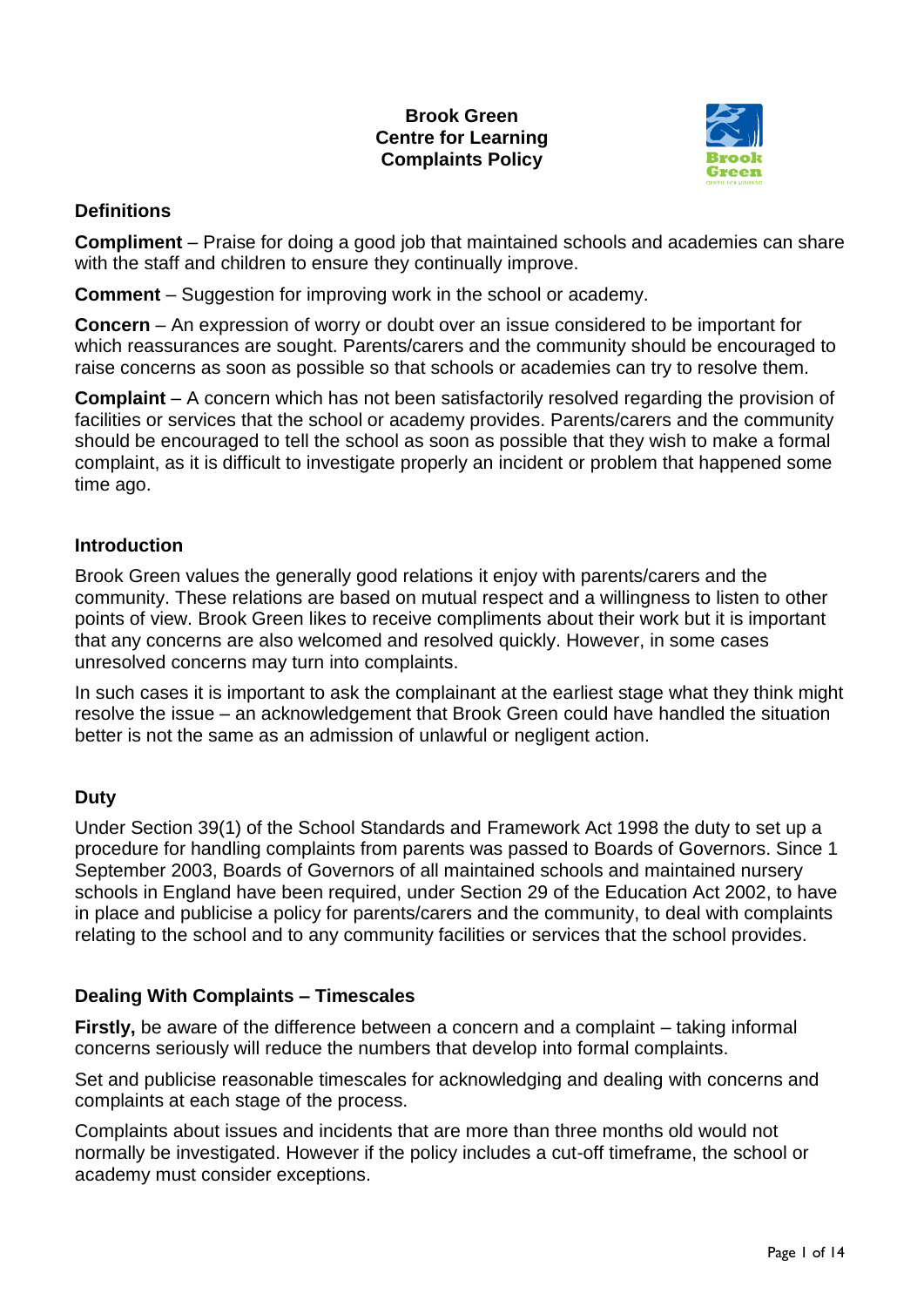## **Access to Policy**

Brook Green should make sure everyone has access to information about the complaints policy, and be sensitive to the needs of those who may have literacy difficulties or for whom English is not their first language. Information should be provided in the format required by the individual, for example in Braille, on tape or translated into relevant languages.

The Board of Governors must ensure that any third party providers offering community facilities or services through the school or academy premises, or using school or academy facilities, have their own complaints procedure in place.

If the complainant seeks to remain anonymous it may not be possible to take action. However, if an anonymous complaint is received which may need to be treated as a child protection matter it must be dealt with under the appropriate statutory procedure.

Brook Green will ensure the compliments, comments, concerns and complaints policy:

- Encourages resolution of problems by informal means wherever possible
- Is easily accessible and publicised
- Is simple to understand and use
- Is impartial
- Is non-adversarial
- Enables a full and fair investigation
- Respects people's desire for confidentiality
- Addresses all the points at issue and provides an effective response, and appropriate redress where necessary
- Provides information to the school's senior management team so that services can be improved
- Allows swift handling with established time limits for action and keeps people informed of progress
- Expects complaints to be made as soon as possible after the incident arises (three months is generally considered to be an acceptable timeframe in which to lodge a complaint)
- Ensures that, if the policy includes a cut-off timeframe, the school will consider exceptions and the complaints procedure reflects this. Schools must not have blanket policies of refusing to consider any complaints not lodged within the stated period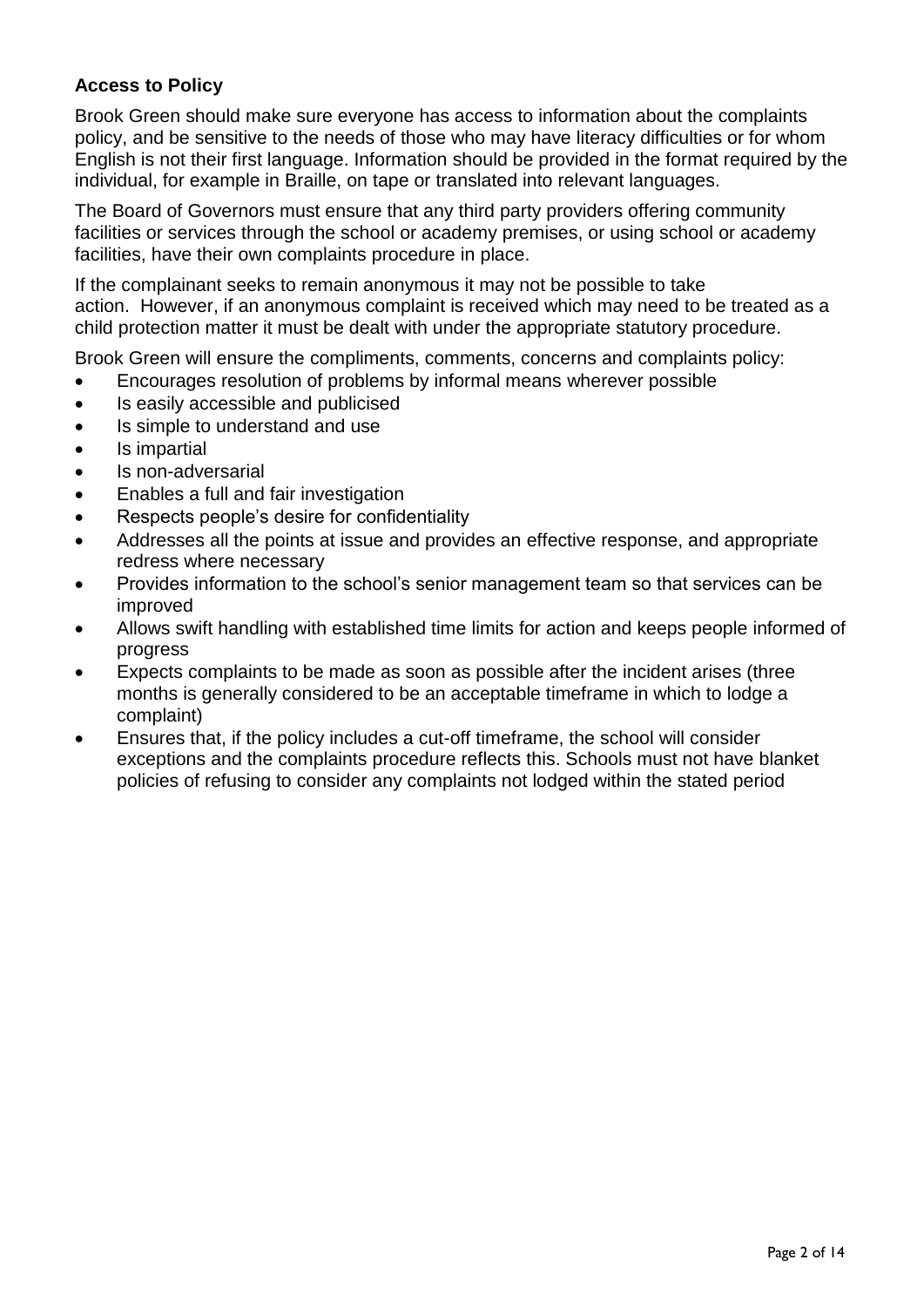| Procedure dealing with:                                                                                   | Further information available from:                                                                                                               |
|-----------------------------------------------------------------------------------------------------------|---------------------------------------------------------------------------------------------------------------------------------------------------|
| Appeals with respect to admissions                                                                        | See school's Admissions policy or contact the<br>local authority's School Admissions Team                                                         |
|                                                                                                           | Telephone: 01752 307481                                                                                                                           |
| Appeals with respect to exclusion of<br>pupils                                                            | See the school's Behaviour/Exclusions policy or<br>contact the local authority's Inclusion and<br><b>Attendance Manager</b>                       |
|                                                                                                           | Telephone: 01752 307471                                                                                                                           |
| <b>Special Educational Needs</b><br><b>Statements/Education Health and Care</b><br>Plans                  | Local authority's 0-25 SEND Statutory<br><b>Assessment Team</b>                                                                                   |
|                                                                                                           | Telephone: 01752 307409                                                                                                                           |
| <b>National Curriculum and Religious</b><br>Education                                                     | Local authority's Education and Learning team                                                                                                     |
|                                                                                                           | Telephone: 01752 307485                                                                                                                           |
| <b>Child Protection Issues</b>                                                                            | Local authority's Advice and Assessment team,<br><b>Children's Social Care</b>                                                                    |
|                                                                                                           | Telephone: 01752 308600                                                                                                                           |
| Child Protection Investigations against<br>staff                                                          | <b>Local Authority Designated Officer</b>                                                                                                         |
|                                                                                                           | Telephone: 01752 307144                                                                                                                           |
| Whistleblowing                                                                                            | The school has an internal whistleblowing<br>procedure for employees and voluntary staff<br>which is available from the school/academy<br>office. |
|                                                                                                           | Other concerns can be raised direct with Ofsted<br>on 0300 123 3155 or via email at<br>whistleblowing@ofsted.gov.uk                               |
| Staff grievances and disciplinary<br>procedures                                                           | The school has internal grievance and<br>disciplinary procedures for employees which are<br>available from the school/academy office.             |
| <b>Subject Access Requests and</b><br>Freedom of Information requests                                     | See the school's Freedom of Information and<br>Data Protection policies                                                                           |
| Services provided by other external<br>organisations who use the<br>school/academy premises or facilities | External providers should have their own<br>complaints procedures and should be contacted<br>direct                                               |
| Services provided by Plymouth City<br>Council                                                             | Local authority's Customer Services team<br>Telephone: 01752 668000                                                                               |

Conflict between estranged parents over the application of parental responsibility is a common cause of complaints made to schools. 'Understanding and Dealing with Issues [Relating to Parental Responsibility'](https://www.gov.uk/government/publications/dealing-with-issues-relating-to-parental-responsibility) contains specific advice about how to properly approach issues concerning parental responsibility.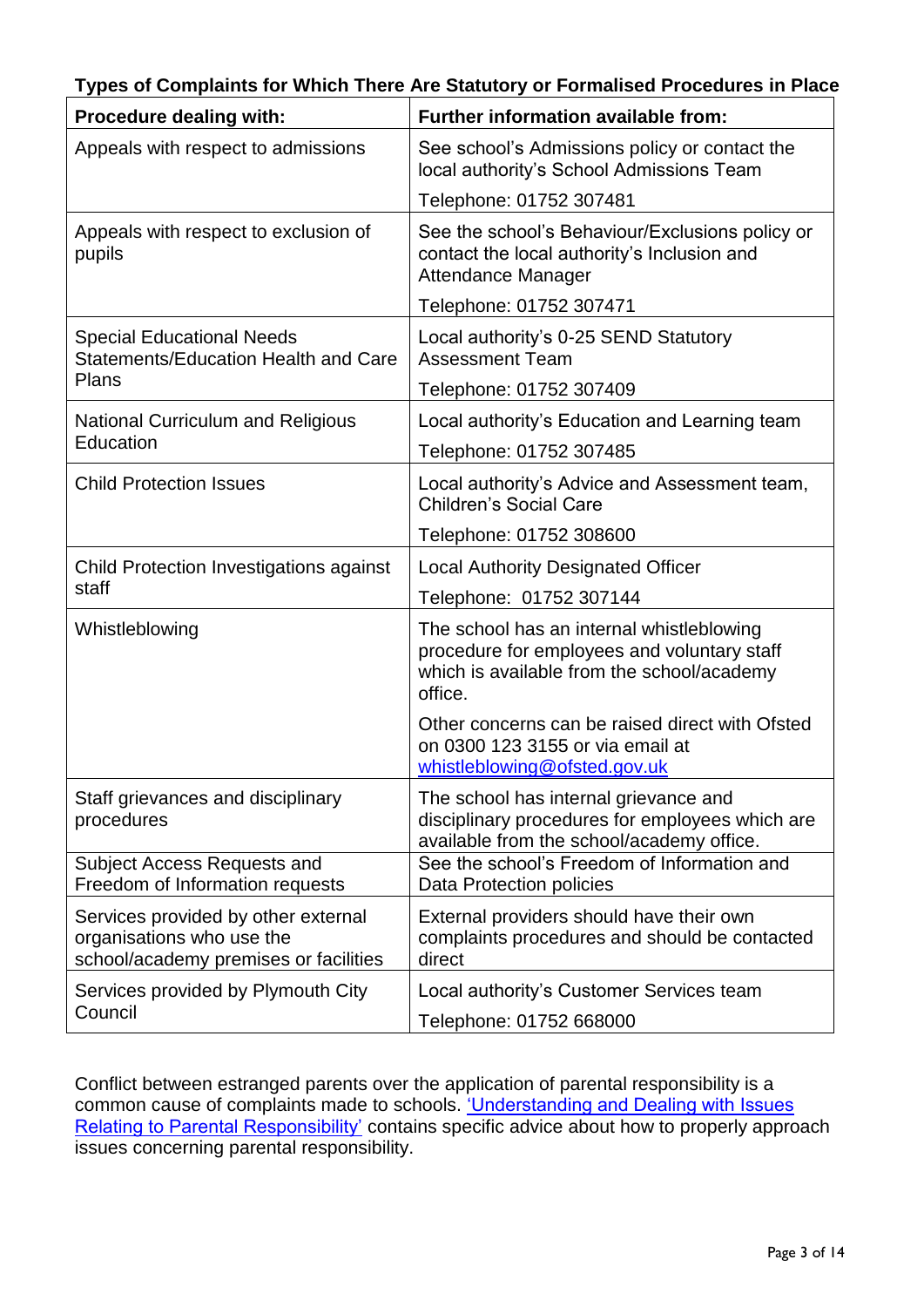# **Receiving and Recording Complaints**

Brook Green will endeavour to comply with their obligations under the Equality Act 2010. It is common practice to ask for complaints to be made by using a complaint form or in writing, however the complainant may have communication preferences due to disability or learning difficulties and schools and academies must allow alternative methods of contact:

- A complaint may be made in person, by telephone, or in writing.
- In order to prevent any later challenge or disagreement over what was said, brief notes of meetings and telephone calls should be kept and a copy of any written response added to the record.
- Schools and academies should record the progress of the complaint and the final outcome.
- Schools and academies should be aware that complainants have a right to copies of these records under the Freedom of Information and Data Protection Acts.

## **Board Of Governors' Review**

The Board of Governors will review the policy and the methods used to publicise it with the headteacher every three years, In such reviews certain points need to be borne in mind:

- Complaints should not be shared with the whole Board of Governors, except in very general terms, in case an appeal panel needs to be organised.
- If the whole Board of Governors is aware of the substance of a complaint before the final stage has been completed, they may wish to arrange for an independent panel to hear the complaint. A different school or academy may be approached to ask for help.
- Wherever possible complaints should be resolved informally by the headteacher and other staff without having to be referred to the Board of Governors.
- Staff should be reminded that complaints often amount to no more than a request for information or clarification. Taking such informal concerns seriously at the earliest stage will reduce the numbers that develop into formal complaints.
- It is important to keep the complainant informed and updated with progress.
- Schools and academies should avoid being defensive in responding to complaints. A good organisation displays the confidence and maturity to review its actions, practices and policies objectively and fairly in response to complaints, however difficult the situation to which these relate.
- The Board of Governors should be alert to any signs that staff may be trying to stifle complaints or make complainants feel that pursuing a legitimate complaint is likely to be fruitless, or are trying to take advantage of the reluctance of some individuals to complain because they fear the consequences for their child or themselves.
- At each stage in the procedure schools and academies should keep in mind ways in which a complaint can be resolved and should encourage complainants to state what actions they feel might resolve the problem.
- Should the complaint be upheld it may be appropriate to offer one or more of the following:
	- an apology
	- an explanation
	- an admission that the situation could have been handled differently
	- an explanation of the steps that have been taken
	- an undertaking to review policies or procedures in light of the complaint
- The Board of Governors should regularly review the overall level, nature and outcome of complaints and identify any steps that need to be taken to improve policies and procedures.

Where the complaint is received on the last day of term the Chair of Governors should attempt to contact the complainant by telephone to discuss the timescale for the appeal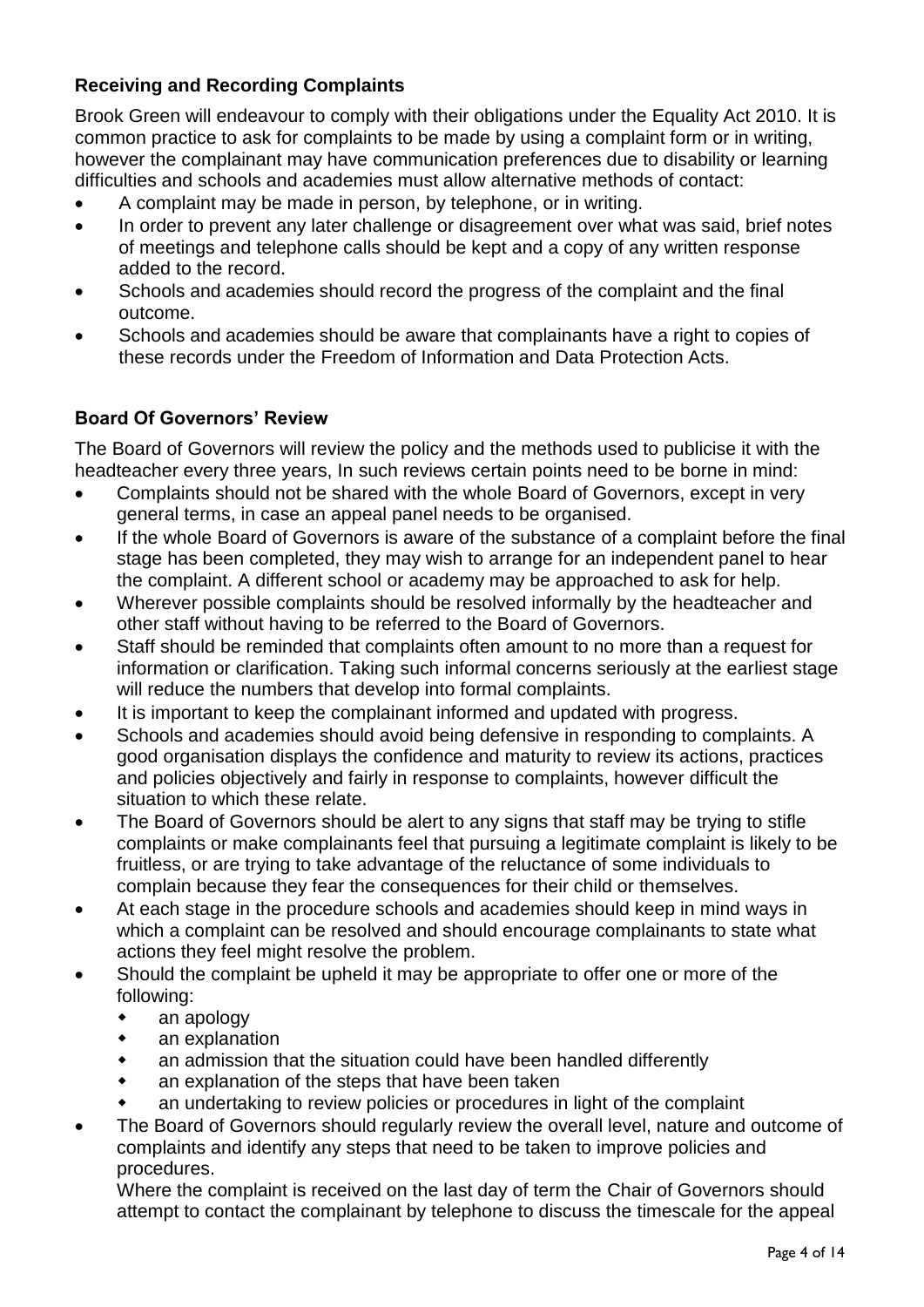process. The letter acknowledging the complaint should confirm the details of this conversation or, if the Chair of Governors has been unable to make telephone contact, that the situation will be investigated at the beginning of the following term and suggest a date for a meeting of the complaints appeal panel of the Board of Governors.

Complaints against the headteacher, Chair of Governors or individual governors should be dealt with under the Board of Governors Complaints Appeal Panel stage.

### **Serial and Persistent Complainants**

Brook Green will do their best to be helpful to people who contact them with a complaint or concern or a request for information. However, in cases where a school is contacted repeatedly by an individual making the same points, or asking for further reconsideration, they will need to act appropriately.

There will be occasions when, despite all stages of the complaints procedure having been followed, the complainant remains dissatisfied. It is important for schools and academies to recognise when they really have done everything they can in response to a complaint. It is a poor use of a school or academy's time and resources to reply to repeated letters, emails or telephone calls making substantially the same points. If a complainant tries to re-open the same issue, the Chair of Governors can inform them that the procedure has been completed and that the matter is closed.

If the complainant contacts the school again on the same issue, then the correspondence may be viewed as 'serial' or 'persistent' and the school or academy may choose not to respond. However, schools must be careful that they do not mark a complaint as 'serial' before the complainant has completed the procedure.

**Note:** The Department for Education does not itself use the term 'vexatious' when dealing with serial or persistent correspondents as it could potentially be inflammatory. However, it is a recognised term. In the context of Freedom of Information (FOI) requests, the Upper Tribunal concluded that 'vexatious' could be defined as the

'…manifestly unjustified, inappropriate or improper use of a formal procedure.' An exemption therefore exists in Section 14(1) of the Freedom of Information Act 2000. However, this exemption can only be applied to requests themselves, and not the individuals who submit them.

More information about dealing with vexatious requests for information is available on the Information [Commissioner's Office](https://ico.org.uk/media/1198/dealing-with-vexatious-requests.pdf) (ICO) website.

Under no circumstances should an individual be marked as 'serial' for exercising their democratic right to refer their complaint to their local MP or Councillor regardless of which stage the complaint has reached. The application of a 'serial' or 'persistent' marking should be against the subject or complaint itself rather than the complainant.

## **When it is the Time to Stop Responding**

The decision to stop responding should never be taken lightly. A school needs to be able to say yes to all of the following:

- It has taken every reasonable step to address the complainant's needs
- The complainant has been given a clear statement of the school's or academy's position and their options (if any)

and

 The complainant is contacting the school or academy repeatedly but making substantially the same points each time.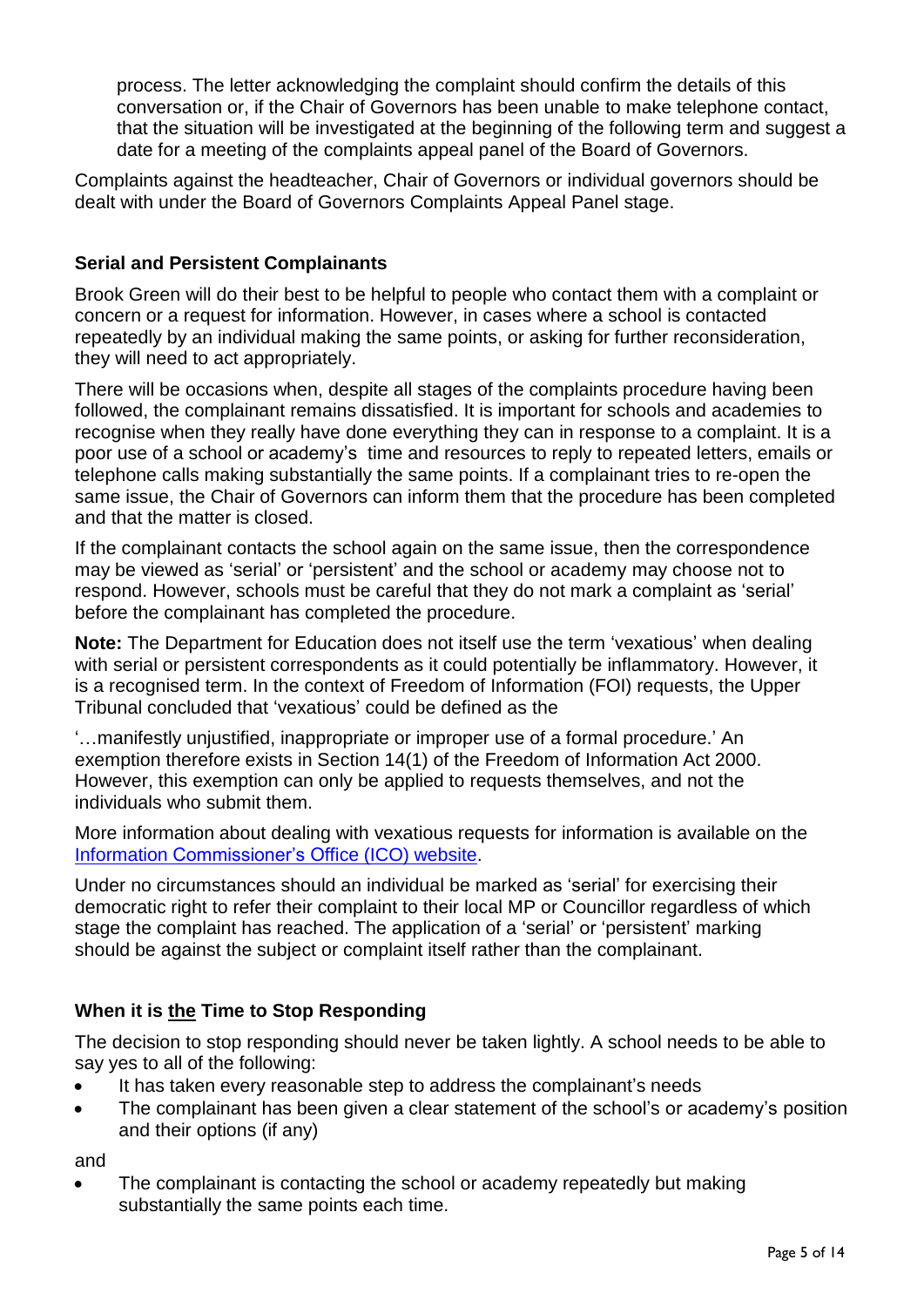The case is stronger if the school agrees with one or more of these statements:

- The school has reason to believe the individual is contacting them with the intention of causing disruption or inconvenience – they may have actually said as much in a letter, email or telephone call
- Letters/emails/telephone calls are often or always abusive or aggressive
- The individual makes insulting personal comments about or threats towards staff

Brook Green should not stop responding just because an individual is difficult to deal with or asks complex questions. In most circumstances the subject matter is what you can refuse to respond to, not the correspondent.

Ultimately, if a complainant persists to the point that the school considers it to constitute harassment, legal advice should be sought as to the next steps. In some cases, injunctions and other court orders have been issued to complainants because of their behaviour.

### **Unreasonable Complaints**

A complaint may be regarded as unreasonable when the person making the complaint:

- Refuses to articulate their complaint or specify the grounds of a complaint or the outcomes sought by raising the complaint, despite offers of assistance
- Refuses to co-operate with the complaints investigation process while still wishing their complaint to be resolved
- Refuses to accept that certain issues are not within the scope of a complaints procedure
- Changes the basis of the complaint as the investigation proceeds
- Seeks an unrealistic outcome
- Makes excessive demands on school or academy time by frequent, lengthy, complicated and stressful contact with staff regarding the complaint in person, in writing, by email or by telephone while the complaint is being dealt with

A complaint may also be considered unreasonable if the person making the complaint does so either face-to-face, by telephone, in writing or electronically:

- **Maliciously**
- Aggressively
- Using threats, intimidation or violence
- Using abusive, offensive or discriminatory language
- Knowing it to be false
- Using falsified information
- Publishing unacceptable information in a variety of media such as in social media websites and newspapers

Whenever possible, the headteacher or Chair of Governors will discuss any concerns with the complainant informally before applying an 'unreasonable' marking.

#### **Barring From the School Premises**

Although fulfilling a public function, schools are private places. The public has no automatic right of entry. Brook Green will therefore act to ensure they remain a safe place for pupils, staff and other members of their community.

If a parent's / carer's behaviour is a cause for concern, school can ask him/her to leave the premises. In serious cases, the headteacher or the local authority can notify them in writing that their implied licence to be on school premises has been temporarily revoked subject to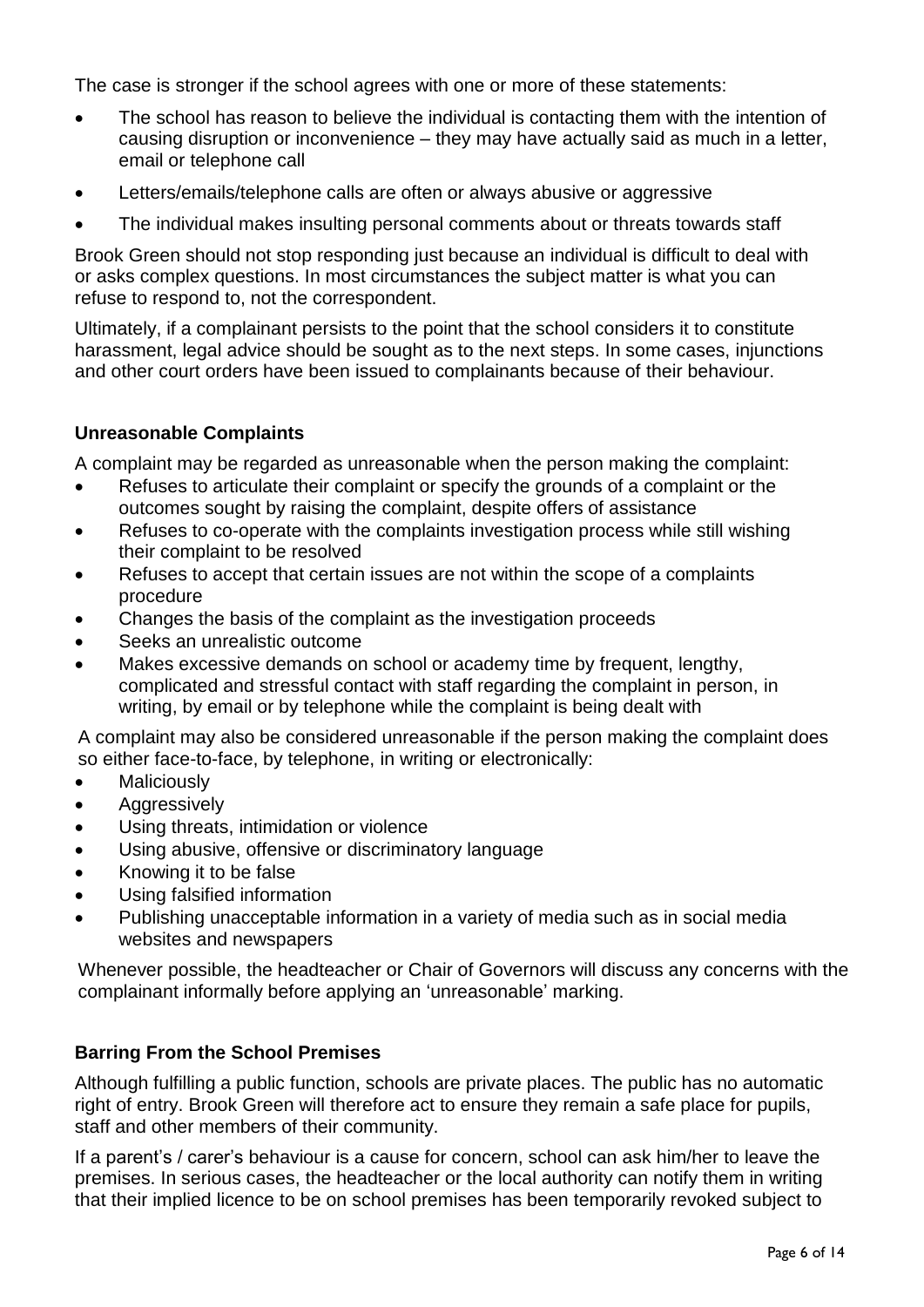any representations that the parent may wish to make. Brook Green will always give the parent / carer the opportunity to formally express their views on the decision to bar in writing.

The decision to bar should then be reviewed, taking into account any representation made by the parent / carer, and either confirmed or lifted. If the decision is confirmed the parent / carer should be notified in writing, explaining how long the bar will be in place.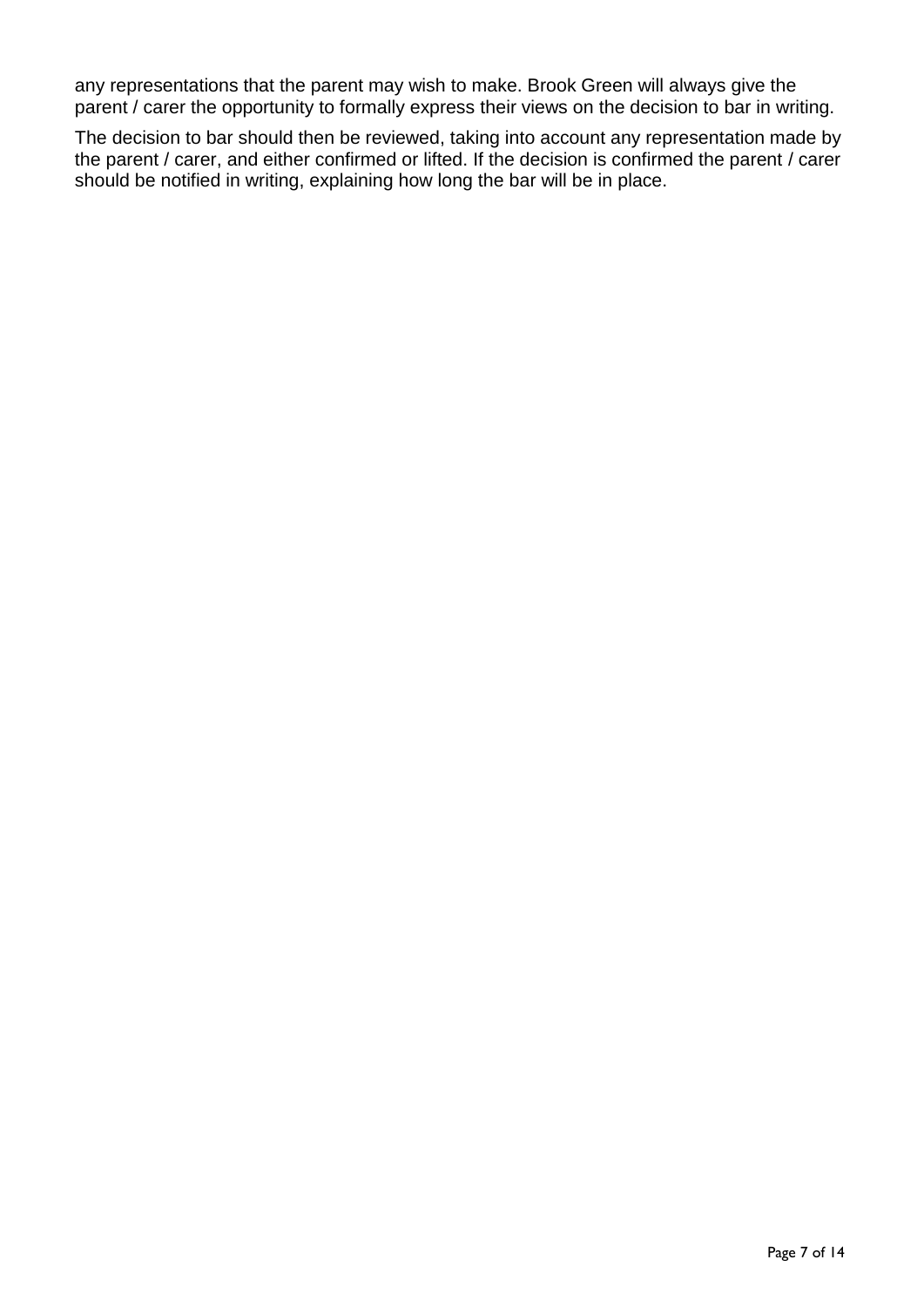# **Concerns and Complaints Flowchart**





#### **Stage 3**

# **Formal complaint to Clerk to the Board of Governors**

- Clerk will acknowledge receipt of complaint within two school days
- Clerk will check if complaint referred within three months of incident
- including holidays) of receipt of complaint, and deal with paperwork Clerk will arrange complaints appeal panel meeting at a mutually convenient time within 15 school days (not
- The panel will hear evidence from both the complainant and school and make a decision on the complaint
- The clerk will issue a letter confirming the panel decision within five school days of appeal panel meeting

| <b>Issue resolved</b> | <b>Issue not resolved</b>                            |
|-----------------------|------------------------------------------------------|
| No further action     | Consider submitting formal complaint to Secretary of |
| required              | State, Department for Education                      |

#### **Stage 4**

#### **Formal complaint to Secretary of State, DfE**

- The School Complaints Unit will consider complaint on behalf of the Secretary of State
- the substance of the complaint The SCU will look at whether the school followed its own procedures and will not normally reinvestigate
- The Secretary of State will only intervene where the Board of Governors has acted unlawfully or unreasonably and where it is expedient or practical to do so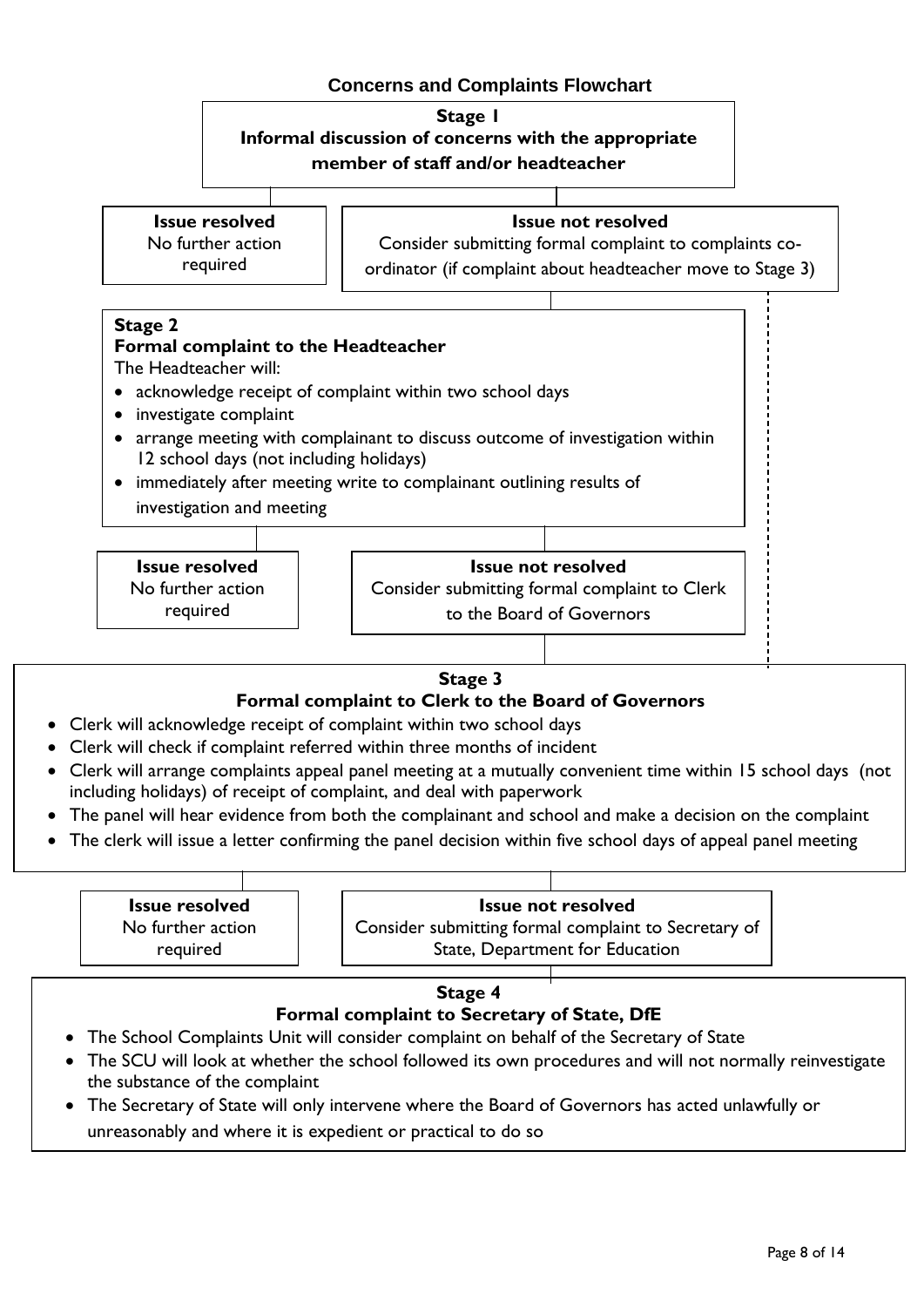## **Roles and Responsibilities**

### **The complainant**

The complainant or person who makes the complaint will receive a more effective response to the complaint if he/she:

- Co-operates with the school/academy in seeking a solution to the complaint
- Expresses the complaint in full as early as possible
- Responds promptly to requests for information or meetings or in agreeing the details of the complaint
- A*s*ks for assistance as needed
- Treats all those involved in the complaint with respect

### **The Headteacher**

The Headteacher should:

- Ensure that the complainant is fully updated at each stage of the procedure
- Ensure that all people involved in the complaint procedure are aware of the legislation around complaints including the Equality Act 2010, Data Protection Act 1998 and Freedom of Information Act 2000
- Liaise with staff members, headteacher, Chair of Governors and Clerk to ensure the smooth running of the complaints procedure
- Keep records and provide regular summaries of the level/type of complaint to the Board of Governors
- Be aware of issues regarding:
	- o sharing third party information
	- o additional support this may be needed by complainants when making a complaint including interpretation support

## **The Investigator**

The investigator is the person involved in Stages 1 and 2 of the procedure. The investigator's role can include:

- Providing a comprehensive, open, transparent and fair consideration of the complaint through:
	- o sensitive and thorough interviewing of the complainant to establish what has happened and who has been involved
	- o consideration of records and other relevant information
	- o interviewing staff and children/young people and other people relevant to the complaint
	- o analysing information
	- o effectively liaising with the complainant and the complaints co-ordinator as appropriate to clarify what the complainant feels would put things right
	- o identifying solutions and recommending courses of action to resolve problems
	- o being mindful of the timescales to respond and responding in writing to the complainant in plain and clear language

The person investigating the complaint should make sure that they:

- Conduct interviews with an open mind and be prepared to persist in the questioning
- Keep notes of interviews or arrange for an independent note taker to record minutes of the meeting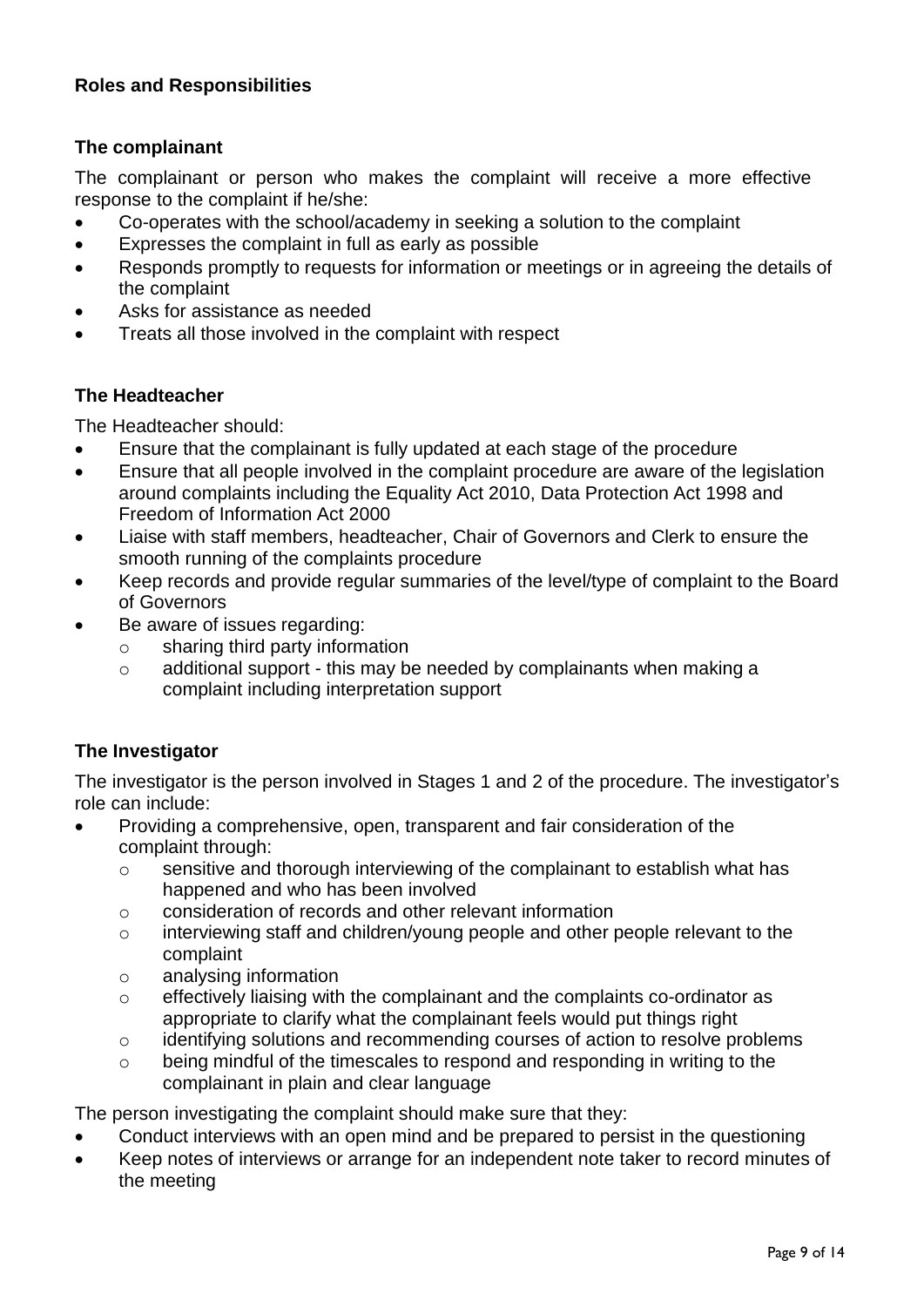# **The panel clerk (Clerk to the Board of Governors)**

The clerk is the contact point for the complainant for the panel meeting and is expected to:

- Identify three governors, who have not previously been involved in any aspect of the complaint, to sit on the appeal panel (ensuring they represent a cross-section of the categories of governor and are sensitive to equality issues) (**NOTE:** for Academies one governor must be independent of the school's Board of Governors)
- Set a mutually convenient date, time and venue for the hearing, ensuring that the date is convenient to all parties and that the venue and proceedings are accessible (Model letter – Appendix 1)
- Collate the written material and send it with the agenda (Model agenda Appendix 2) to the parties in advance of the hearing
- Receive confirmation of attendees including supportersMeet and welcome the parties as they arrive at the hearing
- Set up the meeting room to ensure the layout is informal and not adversarial
- Record the proceedings
- Circulate the notes of the panel hearing
- Notify all parties of the panel's decision
- Liaise with the complaints co-ordinator

(**NOTE:** if the complaint concerns a member of the Board of Governors the appeal should be heard by an entirely independent panel. Where this is required timescales may be affected while the clerk sources appropriate individuals and the complainant must be kept informed)

# **The panel chair**

The panel chair has a key role in ensuring that:

- The meeting is minuted
- Introductions are made and all participants are reminded that the meeting will be kept to time – with an end time being agreed before proceedings start
- The remit of the panel is explained to the complainant and both they and the school/academy have the opportunity of putting their case without undue interruption
- The issues are addressed
- Key findings of fact are made
- Parents/carers and others who may not be used to speaking at such a hearing are put at ease – this is particularly important if the complainant is a child/young person
- The hearing is conducted in an informal manner with everyone treated with respect and courtesy
- The layout of the room will set the tone care is needed to ensure the setting is informal and not adversarial
- The panel is open-minded and acts independently
- Confirm no member of the panel has an external interest in the outcome of the proceedings or any involvement in an earlier stage of the procedure
- Both the complainant and the school/academy are given the opportunity to state their case and ask questions of each other
- Written material is seen by everyone in attendance if a new issue arises it would be useful to give everyone the opportunity to consider and comment upon it; this may require a short adjournment of the hearing
- Liaise with the Clerk and complaints co-ordinator
- Suspend the meeting at any time should any parties raise their voices, act aggressively, or become upset. The Chair may also adjourn the meeting if short breaks do not resolve the situation or decide that the meeting will be held based only on written submissions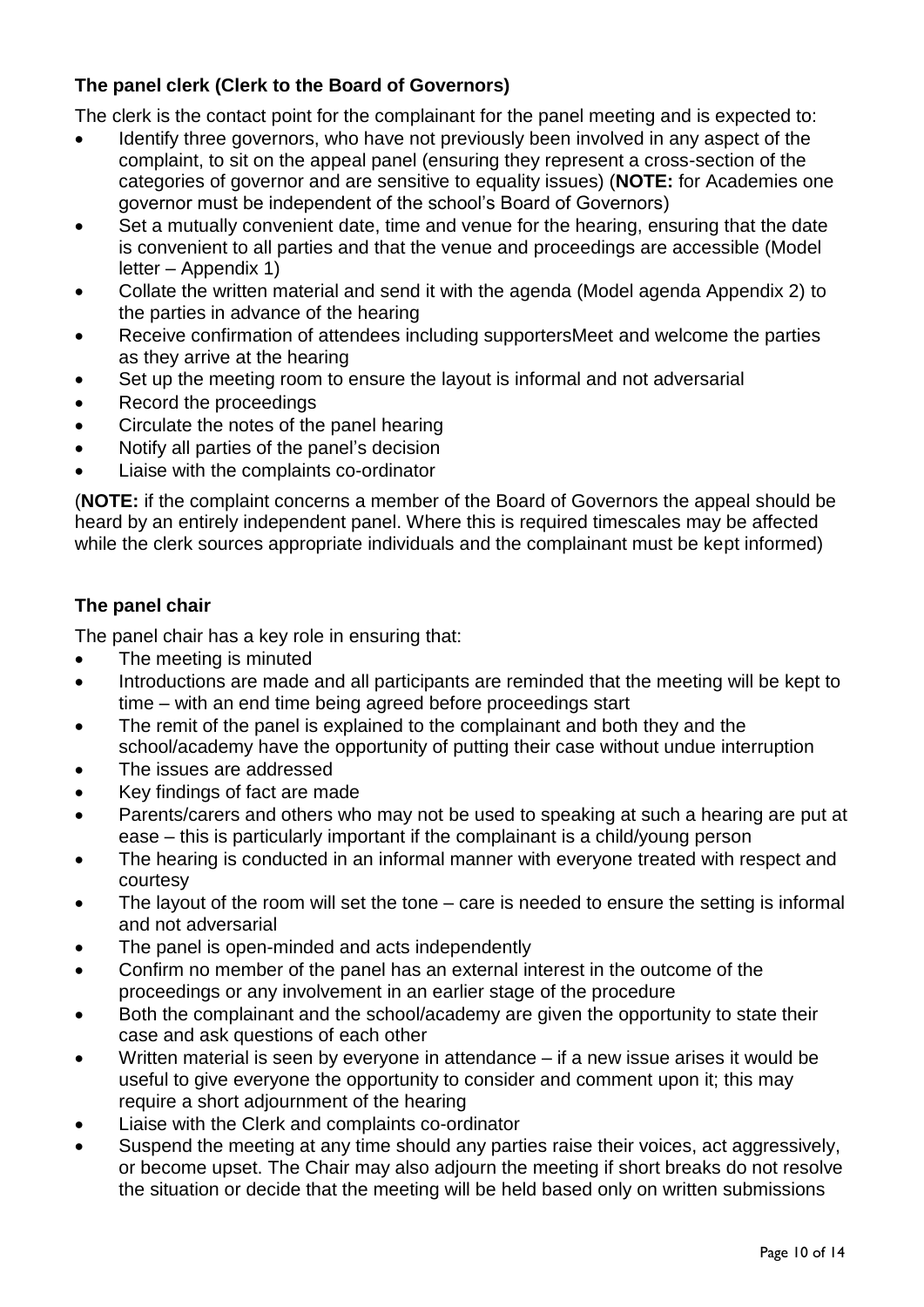- Remind all parties that the meeting is confidential and notes will be circulated by the clerk
- Advise those present that the panel's decision will be final and will be either relayed at the end of the meeting and/or posted to all parties within 48 hours

## **The panel members**

Must appoint the chair prior to the start of the meeting

Panellists will need to be aware that:

- It is important that the review panel hearing is independent and impartial, and that it is seen to be so; no governor may sit on the panel if they have had a prior involvement in the complaint or in the circumstances surrounding it
- The aim of the hearing, which will be held in private, will always be to resolve the complaint and achieve reconciliation between the school/academy and the complainant. However, it must be recognised that the complainant might not be satisfied with the outcome if the hearing does not find in their favour. It may only be possible to establish the facts and make recommendations which will satisfy the complainant that his or her complaint has been taken seriously
- Many complainants will feel nervous and inhibited in a formal setting. Parents/carers often feel emotional when discussing an issue that affects their child. The panel chair will ensure that the proceedings are as welcoming as possible
- Extra care needs to be taken when the complainant is a child/young person and present during all or part of the hearing. Careful consideration of the atmosphere and proceedings will ensure that the child/young person does not feel intimidated. The panel should respect the views of the child/young person and give them equal consideration to those of adults

If the child/young person is the complainant, the panel should ask in advance if any support is needed to help them present their complaint.

Where the child/young person's parent is the complainant, the panel should give the parent the opportunity to say which parts of the hearing, if any, the child/young person needs to attend. The parent should be advised however that agreement might not always be possible if the parent wishes the child/young person to attend a part of the meeting which the panel considers not to be in the child/young person's best interests.

The welfare of the child/young person is paramount.

# **Interviewing Best Practice Tips**

#### **Children/young people**

- Children/young people should be interviewed in the presence of another member of staff, or in the case of serious complaints (eg where the possibility of criminal investigation exists) in the presence of their parents/carers. However, it might not always be possible to conduct an interview in case it prejudices a LADO (Local authority designated officer) or police investigation
- Care should be taken in these circumstances not to create an intimidating atmosphere
- Children/young people should be told what the interview is about and that they can have someone with them

## **Staff/witnesses**

 Explain the complaint and your role clearly to the interviewee and confirm that they understand the complaints procedure and their role in it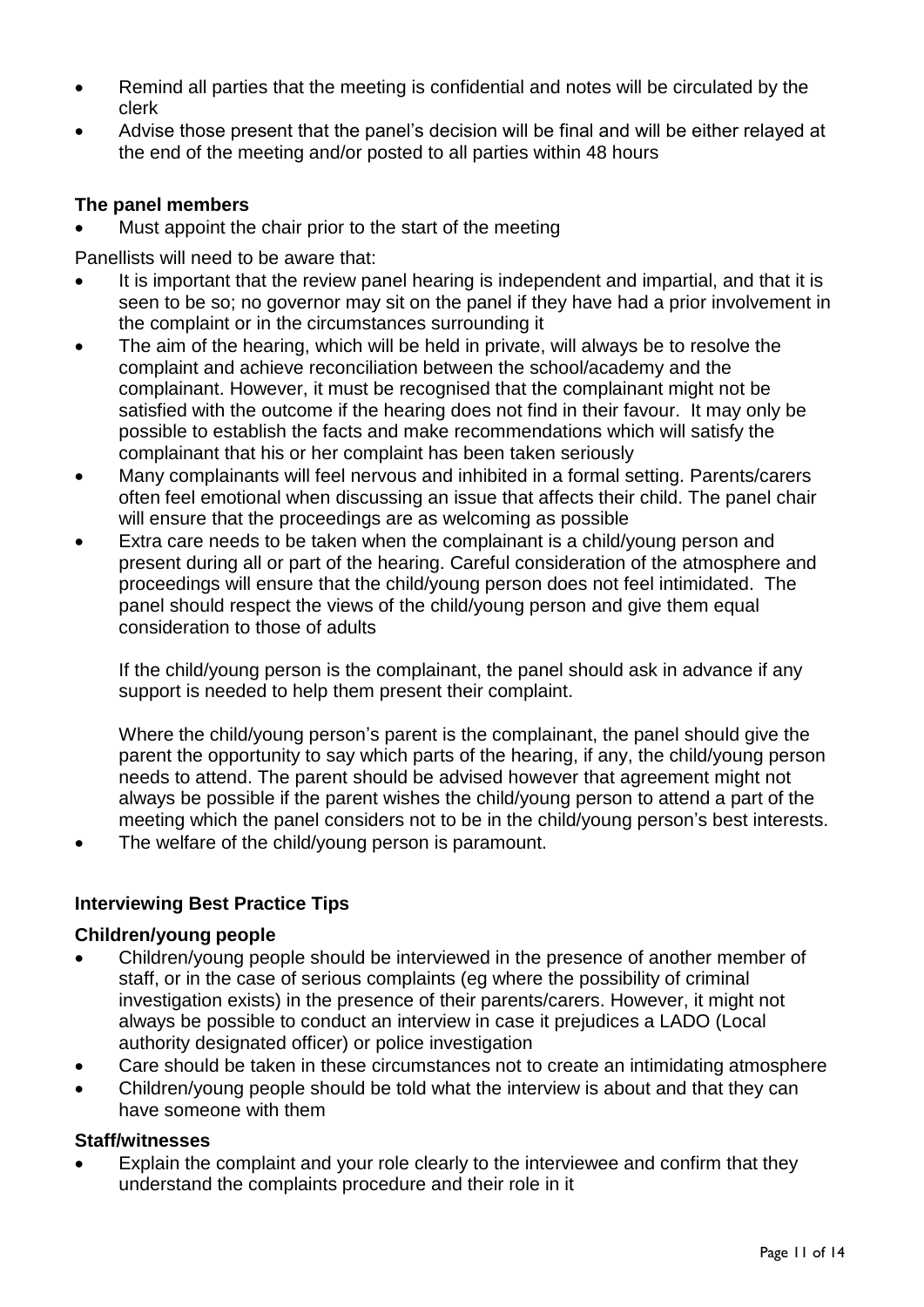- Staff are allowed a colleague to support them at their interview. The colleague must not be anyone likely to be interviewed themselves, including their line manager
- Use open, not leading questions
- Do not express opinions in words or attitude
- Ask single not multiple questions, ie one question at a time
- Try to separate 'hearsay' evidence from fact by asking interviewees how they know a particular fact
- Persist with questions if necessary. Do not be afraid to ask the same question twice
- Make notes of each answer given
- Deal with conflicting evidence by seeking corroborative evidence. If this is not available, discuss with the complaints co-ordinator/ headteacher/ Chair of Governors the option of a meeting between the conflicting witnesses
- Make a formal record of the interview from the written notes as soon as possible while the memory is fresh. Show the interviewee the formal record, ask if s/he has anything to add, and to sign the record as accurate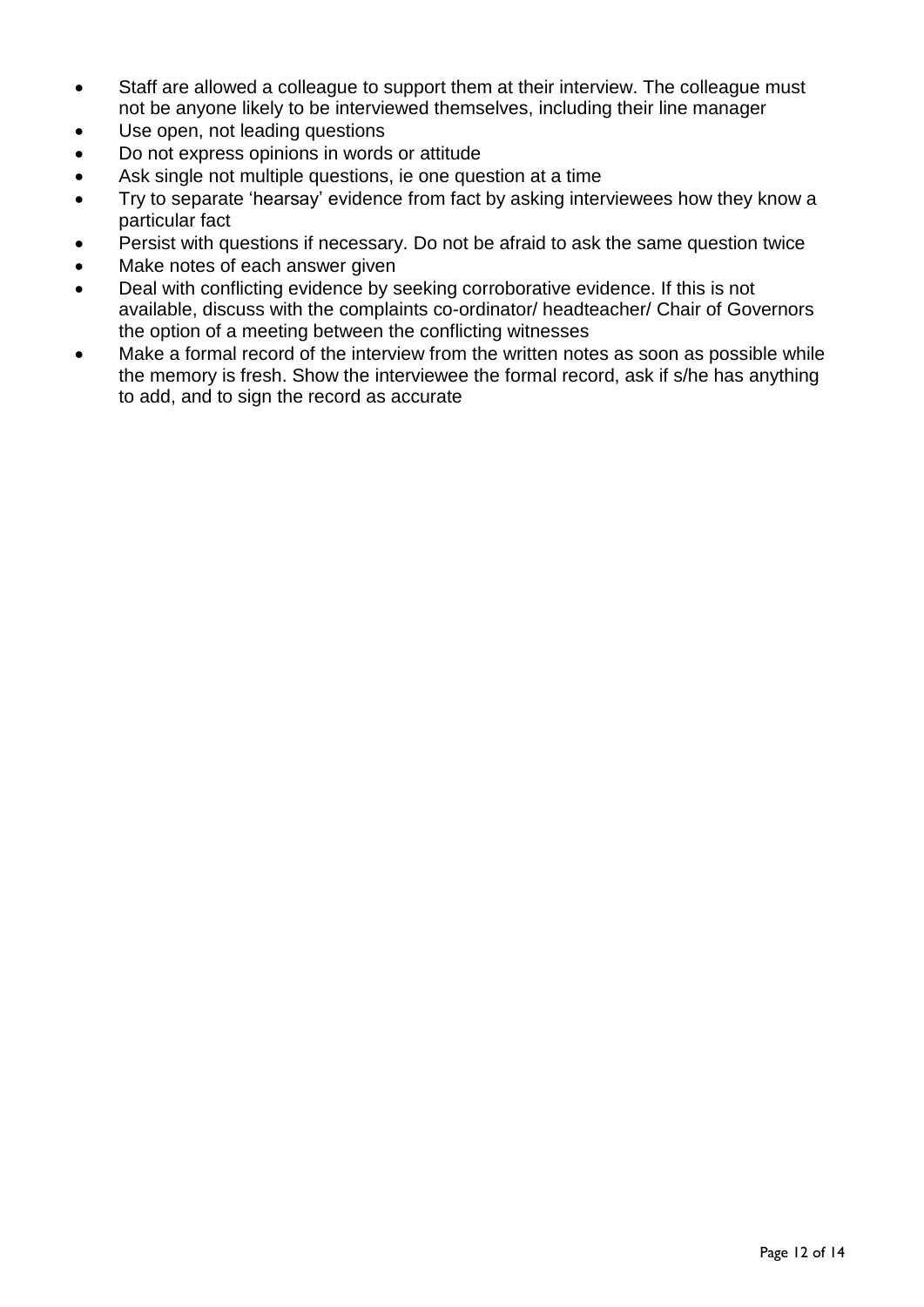#### Dear

#### **Meeting of the Governors' Complaints Appeal Panel**

I am writing to confirm that following receipt of your letter of complaint and our subsequent telephone conversation/correspondence a meeting of the Governors' Complaints Appeal Panel has been scheduled for (time/date/venue).

You, and a friend or relation if you wish, are invited to attend that meeting when you will be given the opportunity to speak with governors about your concerns.

The Governors' Complaints Appeal Panel comprises of three governors with no previous involvement in your complaint who will consider both your letter of complaint and any supplemental information you wish to add as well as the headteacher's response.

The panel will then make a judgment based on the evidence available to them.

If you wish to circulate any additional information prior to the meeting please let me have a copy by xxxxxxxxxx. If I do not hear from you by then I will assume you are happy to proceed with your original letter of complaint.

Yours sincerely

Clerk to the Board of Governors